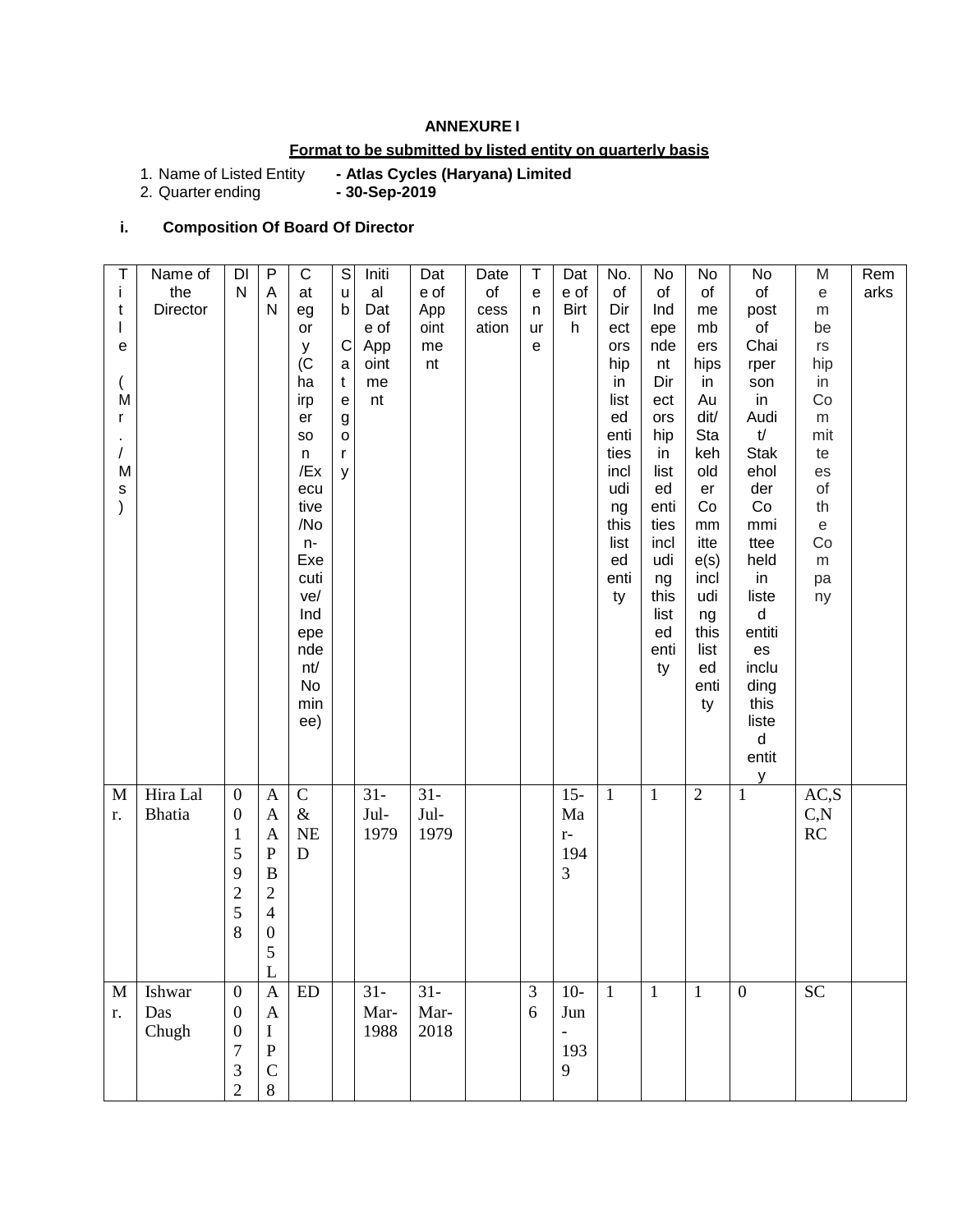|                   |                             | $\mathfrak{S}$<br>$\overline{7}$                                                                   | $\mathbf{0}$<br>7<br>5<br>${\bf F}$                                                                                                 |    |                       |                       |                       |                                                       |                |                |              |                  |                   |  |
|-------------------|-----------------------------|----------------------------------------------------------------------------------------------------|-------------------------------------------------------------------------------------------------------------------------------------|----|-----------------------|-----------------------|-----------------------|-------------------------------------------------------|----------------|----------------|--------------|------------------|-------------------|--|
| M<br>r.           | Kartik<br>Roop Rai          | $\boldsymbol{0}$<br>6<br>$\overline{7}$<br>8<br>9<br>$\overline{c}$<br>8<br>$\overline{7}$         | $\mathbf{A}$<br>$\mathbf{A}$<br>$\bf K$<br>$\, {\bf P}$<br>$\mathbf R$<br>$\overline{4}$<br>6<br>$\overline{7}$<br>9<br>$\mathbf N$ | ID | $30-$<br>Dec-<br>2014 | $30-$<br>Dec-<br>2014 | 6<br>$\boldsymbol{0}$ | $26 -$<br>Ma<br>$y-$<br>195<br>$\overline{7}$         | $\mathbf{1}$   | $\mathbf{1}$   | $\mathbf{1}$ | $\mathbf{1}$     | AC,<br><b>NRC</b> |  |
| $\mathbf M$<br>r. | Sanjiv<br>Kavaljit<br>Singh | $\boldsymbol{0}$<br>$\boldsymbol{0}$<br>$\boldsymbol{0}$<br>$\mathbf{1}$<br>5<br>6<br>$\,8\,$<br>9 | $\mathbf{A}$<br>$\mathbf M$<br>Q<br>${\bf P}$<br>S<br>9<br>$\overline{2}$<br>$\overline{7}$<br>$\mathbf{0}$<br>$\overline{C}$       | ID | $30-$<br>Dec-<br>2014 | $30-$<br>Dec-<br>2014 | 6<br>$\boldsymbol{0}$ | $26 -$<br>Jan<br>$\overline{\phantom{a}}$<br>195<br>6 | $\overline{2}$ | $\overline{2}$ | $\mathbf{1}$ | $\boldsymbol{0}$ | AC,<br><b>NRC</b> |  |

| <b>Company Remarks</b>   | Ms. Sadhna Syal (DIN: 07837529) has resigned from Directorship of the<br>Company on 22.04.2019 |
|--------------------------|------------------------------------------------------------------------------------------------|
| <b>Whether Permanent</b> | Yes                                                                                            |
| chairperson appointed    |                                                                                                |
| Whether Chairperson is   |                                                                                                |
| related to MD or CEO     |                                                                                                |

# **ii. Composition of Committees**

# **a. Audit Committee**

| Sr.<br>No. | Name of the Director  | Category  | Chairperson/Membership | Appointment<br>Date | <b>Cessation Date</b> |
|------------|-----------------------|-----------|------------------------|---------------------|-----------------------|
|            | Hira Lal Bhatia       | $C &$ NED | Member                 | 31-Jul-1979         |                       |
|            | Sanjiy Kavaljit Singh | ID        | Member                 | $30 - Dec - 2014$   |                       |
|            | Kartik Roop Rai       | ID        | Chairperson            | $30 - Dec - 2014$   |                       |

| Company Remarks                            |  |
|--------------------------------------------|--|
| Whether Permanent                          |  |
| chairperson appointed                      |  |
| <b>Stakeholders Relationship Committee</b> |  |

| Sr.<br>No. | Name of the Director  | Category  | Chairperson/Membership | Appointment<br>Date | <b>Cessation Date</b> |
|------------|-----------------------|-----------|------------------------|---------------------|-----------------------|
|            | Ishwar Das Chugh      | ED        | Member                 | $31-Mar-2018$       |                       |
|            | Hira Lal Bhatia       | $C &$ NED | Chairperson            | 31-Jul-1979         |                       |
|            | Sanjiy Kavaljit Singh | ID        | Member                 | 14-Aug-2019         |                       |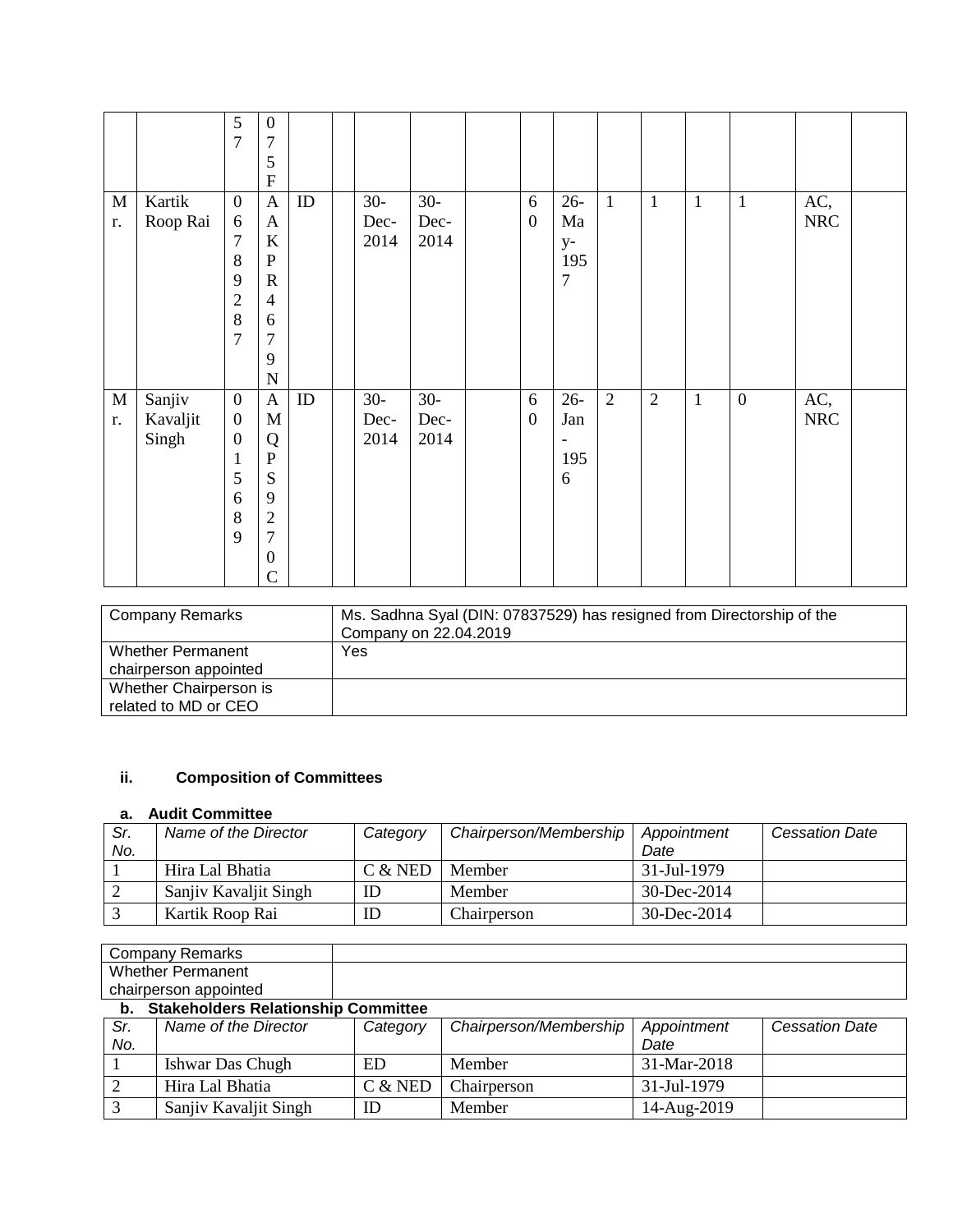| Company Remarks          |     |
|--------------------------|-----|
| <b>Whether Permanent</b> | Yes |
| chairperson appointed    |     |

#### **c. Risk Management Committee**

| ົ<br>. ات<br>No. | Name of the Director | <i>Catedorv</i> | Chairperson/Membership | Appointment<br>Date | Date<br><i>Cessation:</i> |
|------------------|----------------------|-----------------|------------------------|---------------------|---------------------------|
|                  |                      |                 |                        |                     |                           |

| Company Remarks          |  |
|--------------------------|--|
| Whether<br>Permanent     |  |
| appointed<br>chairperson |  |

#### **d. Nomination and Remuneration Committee**

| Sr.<br>No. | Name of the Director  | Category  | Chairperson/Membership | Appointment<br>Date | <b>Cessation Date</b> |
|------------|-----------------------|-----------|------------------------|---------------------|-----------------------|
|            | Hira Lal Bhatia       | $C &$ NED | Member                 | 31-Jul-1979         |                       |
|            | Sanjiy Kavaljit Singh | ID        | Chairperson            | $30 - Dec - 2014$   |                       |
|            | Kartik Roop Rai       | ID        | Member                 | $30 - Dec - 2014$   |                       |

| Company Remarks          |     |
|--------------------------|-----|
| <b>Whether Permanent</b> | Yes |
| chairperson appointed    |     |

## iii. **Meeting of Board of Directors**

| Date(s) of Meeting<br>(if any) in the<br>previous quarter | Date(s) of Meeting<br>(if any) in the<br>relevant quarter | Whether<br>requirement of<br>Quorum met | Number of<br><b>Directors present</b> | <b>Number of Independent</b><br><b>Directors present</b> |
|-----------------------------------------------------------|-----------------------------------------------------------|-----------------------------------------|---------------------------------------|----------------------------------------------------------|
| $02$ -Apr-2019                                            | $12$ -Jul-2019                                            | Yes                                     |                                       |                                                          |
| 24-May-2019                                               | 19-Jul-2019                                               | Yes                                     |                                       |                                                          |
| 26-Jun-2019                                               | 14-Aug-2019                                               | Yes                                     |                                       |                                                          |

| Company Remarks               |    |
|-------------------------------|----|
| Maximum gap between any       | 25 |
| two consecutive (in number of |    |
| days)                         |    |

# iv. **Meeting of Committees**

| Name of the<br><b>Committee</b> | Date(s) of<br>meeting during<br>of the committee<br>in the previous<br>quarter | Date(s) of<br>meeting of the<br>committee in the<br>relevant quarter | Whether<br>requirement<br>of Quorum<br>met (Yes/No) | Number of<br><b>Directors</b><br>present | Number of<br>independent<br>directors<br>present |
|---------------------------------|--------------------------------------------------------------------------------|----------------------------------------------------------------------|-----------------------------------------------------|------------------------------------------|--------------------------------------------------|
| <b>Audit Committee</b>          | $02-Apr-2019$                                                                  |                                                                      | Yes                                                 |                                          |                                                  |
| <b>Audit Committee</b>          | 24-May-2019                                                                    |                                                                      | Yes                                                 |                                          |                                                  |
| <b>Audit Committee</b>          | 26-Jun-2019                                                                    | 14-Aug-2019                                                          | Yes                                                 |                                          |                                                  |

| Company Remarks               |    |
|-------------------------------|----|
| Maximum gap between any       | 48 |
| two consecutive (in number of |    |
| days) [Only for Audit         |    |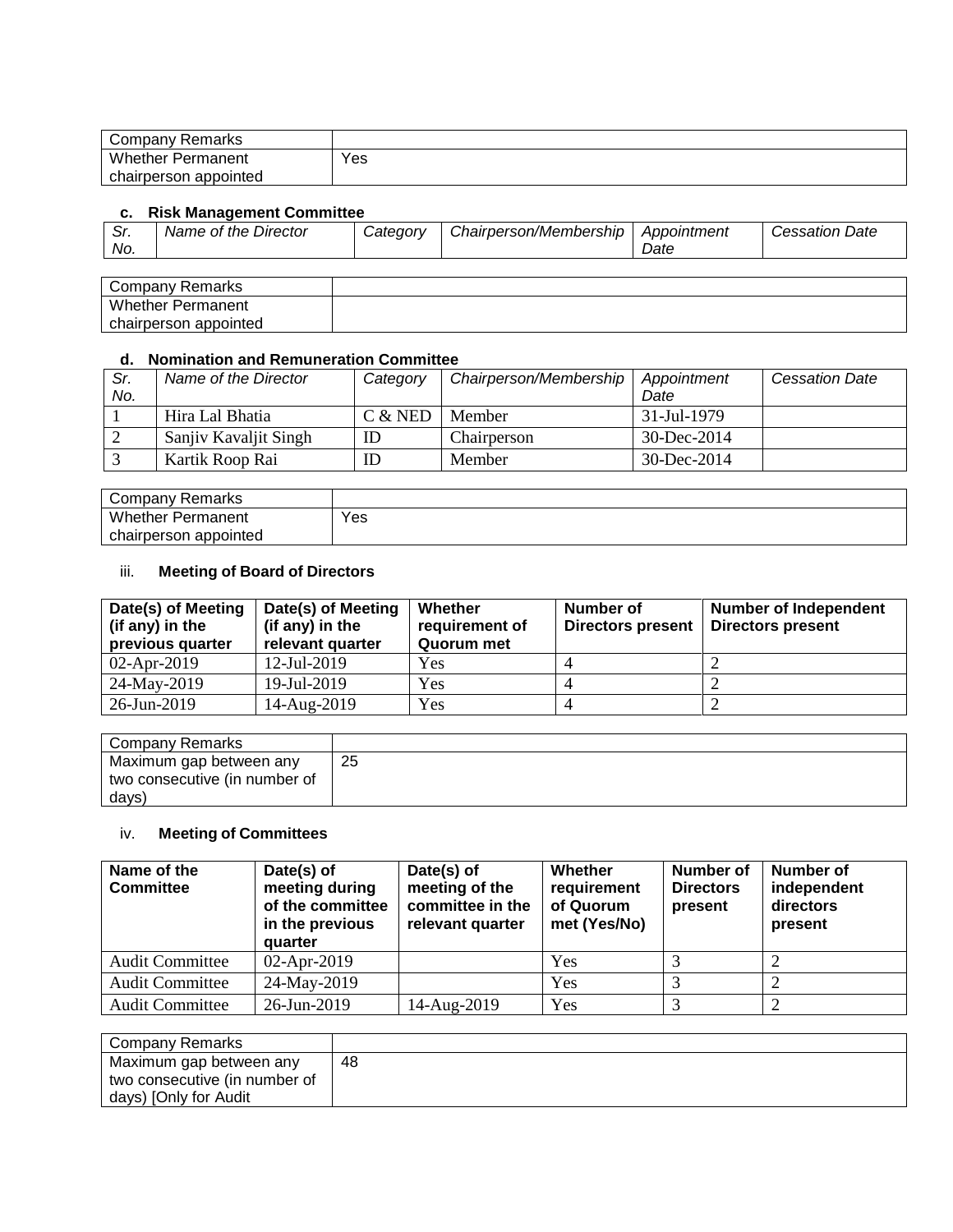#### v. **Related Party Transactions**

| <b>Subject</b>                                                                                            | <b>Compliance status</b><br>(Yes/No/NA) | <b>Remark</b> |
|-----------------------------------------------------------------------------------------------------------|-----------------------------------------|---------------|
| Whether prior approval of audit committee obtained                                                        | Yes                                     |               |
| Whether shareholder approval obtained for material RPT                                                    | Not Applicable                          |               |
| Whether details of RPT entered into pursuant to omnibus<br>approval have been reviewed by Audit Committee | Yes                                     |               |

| Disclosure of notes on related  | No such material related party transaction. |
|---------------------------------|---------------------------------------------|
| party transactions and          |                                             |
| Disclosure of notes of material |                                             |
| related party transactions      |                                             |

#### **VI. Affirmations**

- 1. The composition of Board of Directors is in terms of SEBI (Listing obligations and disclosure requirements) Regulations, 2015. - **Yes**
- 2. The composition of the following committees is in terms of SEBI(Listing obligations and disclosure requirements) Regulations, 2015
	- a. Audit Committee **Yes**
	- b. Nomination & remuneration committee **Yes**
	- c. Stakeholders relationship committee **Yes**
	- d. Risk management committee (applicable to the top 100 listed entities) **- Not applicable**
- 3. The committee members have been made aware of their powers, role and responsibilities as specified in SEBI (Listing obligations and disclosure requirements) Regulations, 2015. **- Yes**
- 4. The meetings of the board of directors and the above committees have been conducted in the manner as specified in SEBI (Listing obligations and disclosure requirements) Regulations, 2015.**- Yes**
- 5. a. This report and/or the report submitted in the previous quarter has been placed before Board of Directors. **- Yes**

b. Any comments/observations/advice of Board of Directors may be mentioned here:

**Name : Nikhil Bindal**

**Designation : Company Secretary & Compliance Officer**

#### **Affirmations**

#### **ANNEXURE III**

| <b>Broad Heading</b><br><b>Compliance</b><br><b>Regulation</b><br><b>Company Remark</b><br><b>Number</b><br><b>Status</b> |
|---------------------------------------------------------------------------------------------------------------------------|
|---------------------------------------------------------------------------------------------------------------------------|